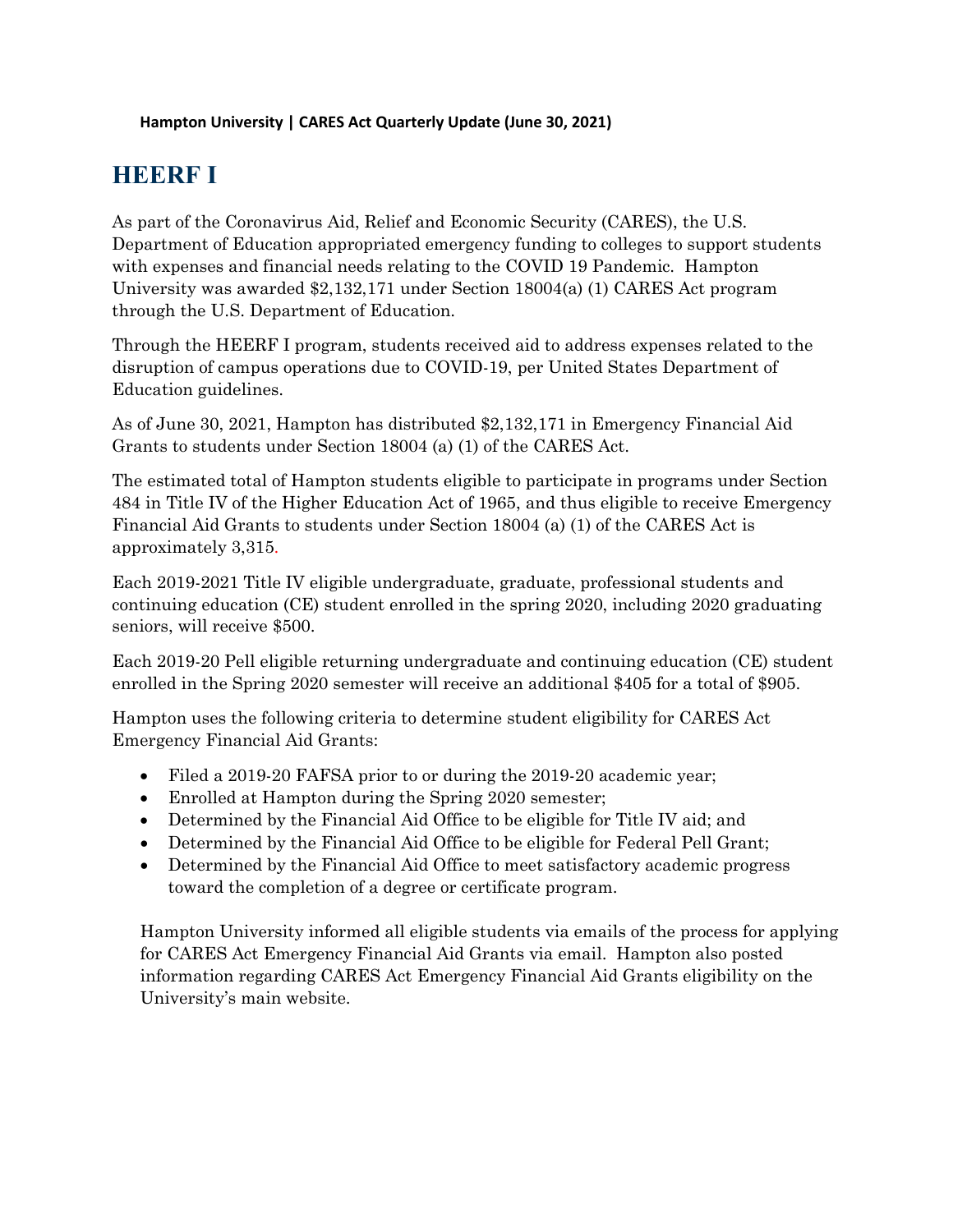## **HEERF II**

As part of the Coronavirus Aid, Relief and Economic Security (CARES) (CRRSAA), the U.S. Department of Education appropriated an additional \$2,132, 171 to support students with expenses and financial needs relating to the COVID 19 Pandemic. Through HEERF II program, students received aid to address expenses related to the disruption of campus operations due to COVID-19, per United States Department of Education guidelines.

As of June 30, 2021 Hampton has distributed \$2,132,171 in Emergency Financial Aid Grants to students under section 18004 (a) 1) of the Cares Act.

The estimated total of Hampton students eligible to participate in programs under Section 484 in Title IV of the Higher Education Act of 1965, and thus eligible to receive Emergency Financial Aid Grants to students under Section 18004 (a) (1) of the Cares Act is 3,292.

Eligible students were required to meet the following Title IV federal student aid requirements:

- Filed a 2020-2021 FAFSA prior to or during the 2020-2021 academic year;
- Determined by the Financial Aid Office to be eligible for Title IV aid;
- Determined by the Financial Aid Office to be an eligible undergraduate, graduate, professional students, to include students enrolled exclusively "On Line" during the fall or spring semester or enrolled concurrent semesters;
- Determined by the Financial Aid Office to be eligible for Federal Pell grant;
- Determined by the Financial Aid Office to meet satisfactory academic progress toward the completion of a degree or certificate program.

Hampton University informed all eligible via emails of the process for accepting the emergency financial aid grants.

## **HEERF III**

As part of the Coronavirus Aid, Relief, and Economic Security (CARES) Act passed by Congress, the U.S. ED authorized Hampton University to allocate an additional \$5,121,053 in May 2021 to assist students as part of the Higher Education Emergency Relief Fund (HEERF III):

Students eligible for HEERF III Funds were required to meet the following criteria and Title IV federal student aid eligibility requirements:

- Must have been enrolled during the spring 2020 academic semester as of March 13, 2020 or after during the COVID 19 national emergency in at least 6 credits in a degree-seeking program or in a Teacher Certification program
- Submitted FAFSA for 2020-21 aid year
- Must have made satisfactory academic progress toward the completion of degree certificate